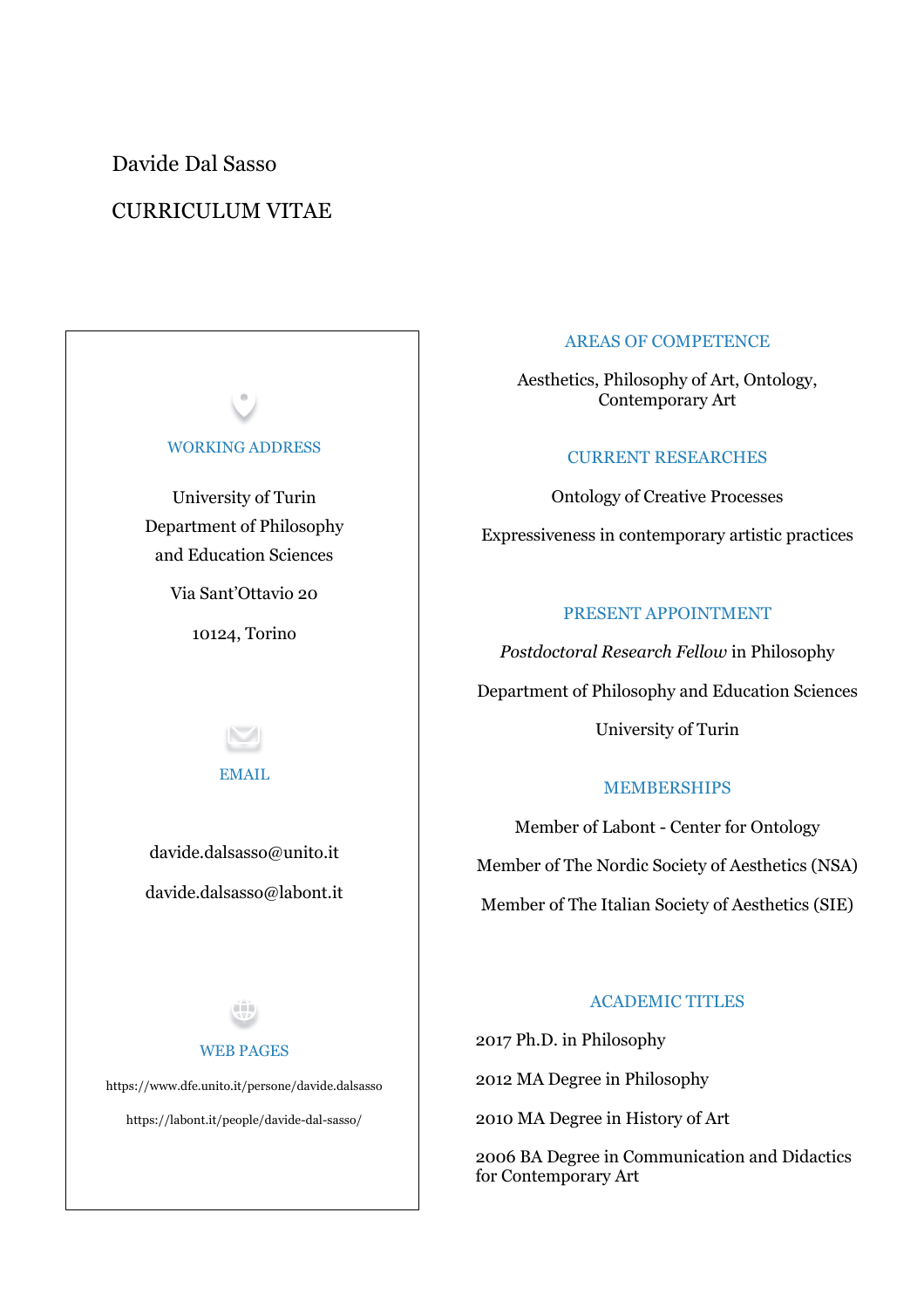## **PERSONAL DETAILS**

Date of birth: 03/12/1983 Place of birth: Varese (Italy) Nationality: Italian ORCID: orcid.org/0000-0003-1249-4573

## **EDUCATION**

### **2017 PhD in Philosophy**

University of Turin Thesis in Aesthetics Language: English Title: *Art in the Age of Conceptualism: A Philosophical Inquiry* Tutor: Prof. Pietro Kobau Mark: qualification obtained.

### **2012 Master's degree in Philosophy**

University of Turin Thesis in Philosophy Language: Italian Title: *Aisthesis e arte contemporanea: la riconduzione dell'arte all'ordinario* [Aisthesis and Contemporary Art: Bring Back Art to the Ordinary] Supervisors: Prof. Maurizio Ferraris, Prof. Pietro Kobau Mark: 110/110 with honors.

### **2010 Master's degree in Methodology of museum, restoration and artistic techniques (class 95/S History of Art)**

University of Turin Thesis in Aesthetics Title: *Il mondo in parole: estetica e filosofia della mente in Stanley Cavell* [The World in Words: Aesthetics and Philosophy of Mind in Stanley Cavell] Language: Italian Supervisors: Prof. Pietro Kobau, Prof. Germana Pareti Mark: 110/110 with honors.

### **2006 Bachelor's degree in Communication and Didactics for Contemporary Art**

Accademia di Belle Arti di Brera Milano Thesis in Contemporary Philosophy Title: *Il pensiero della differenza e l'opera di Mario Perniola* [The Philosophy of Difference and the Work of Mario Perniola] Language: Italian Supervisor: Prof. Federico Ferrari Mark: 110/110 with honors.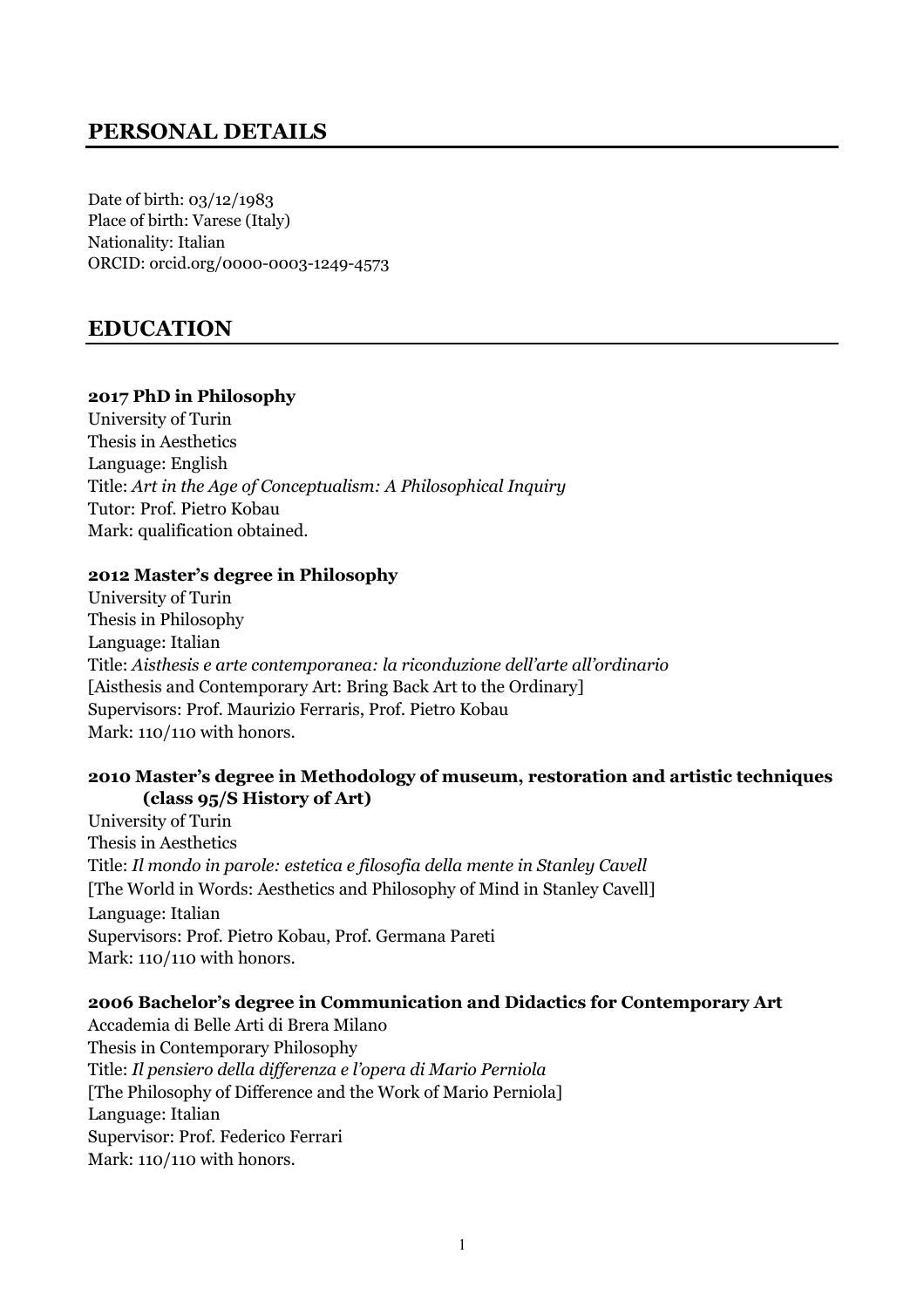## **PRESENT APPOINTMENTS**

Postdoctoral Research Fellow in Philosophy at Department of Philosophy and Education Sciences, University of Turin

Current research: Ontology of Creative Processes

## **LANGUAGES**

Mother tongue: Italian English: good in written, fluent in spoken

## **SCHOLARSHIPS**

- 2018 (October-December) Research scholarship Department of Philosophy and Educational Sciences (research: imagination and conceptual art)
- 2017 (September) 2018 (May) Scholarship for the project "Start@UniTO"

(e-learning project University of Turin)

2008 (September) Holder scholarship, FestivalFilosofia (2008 Edition: On Imagination)

## **PUBLICATIONS**

### § **Books**

(2021) *The Ground Zero of the Arts: Rules, Processes, Forms*, Leiden-Boston: Brill ISBN: 978-90- 04-49860-0 (paperback); 978-90-04-49862-4 (E-book), pp. 1-158.

(2020) *Nel segno dell'essenziale L'arte dopo il concettualismo*, Torino: Rosenberg & Sellier ISBN: 978-88-7885-690-5, pp. 1-371.

## § **Articles and Volume's Chapters**

(202x - forthcoming) Immersive Artistic Forms: What They Are and How to Identify Them, in *Digital Ethics - The Issue of Images*, Bild und Recht - Studien zur Regulierung Des Visuellen, Vol. 5, Baden-Baden: NOMOS Publishing Company.

(2022 - forthcoming) L'artisticità liberata: l'espansione delle arti e il loro valore culturale, «Rivista di estetica» n.s., Torino, Rosenberg & Sellier.

(2022 - forthcoming) An Expression of the Essential: Martin Creed and the Celebration of the Ordinary, in *Philosophy, Aesthetics, and Martin Creed*, edited by Elisabeth Schellekens and Davide Dal Sasso, London: Bloomsbury.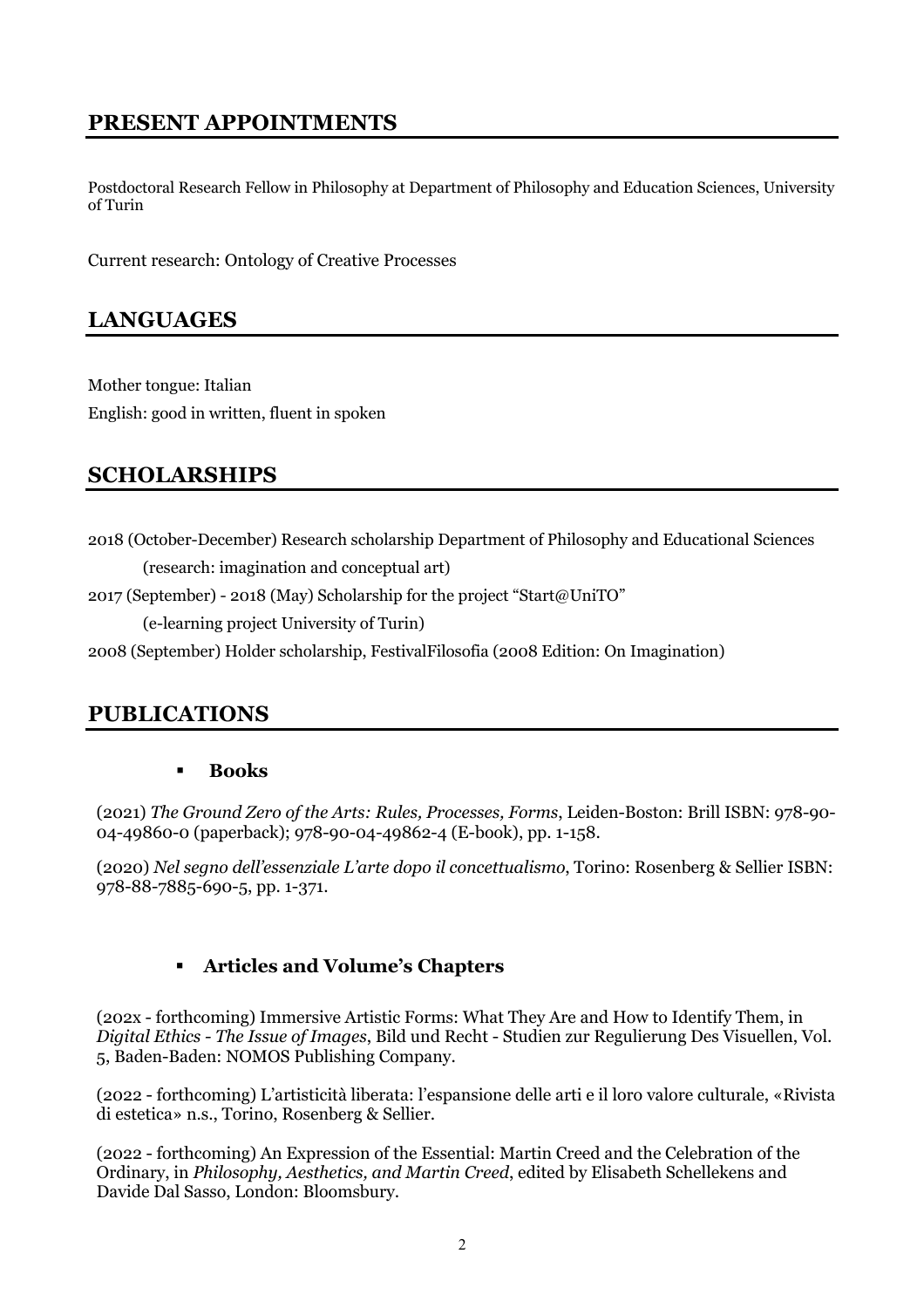(2021) La formalizzazione e il rapporto tra interazione e immersività nelle pratiche artistiche contemporanee, in *Dal Medioevo ai videogame*, a cura di Roberto Cappai, Alessandra Franetovich, Anita Policchi, Pisa: Astarte Edizioni; ISBN: 979-12-80209-05-4, pp. 123-145.

(2021) On Form and Structure: Umberto Eco and the Basis for a Positive Philosophy of the Arts, «Rivista di estetica» n.s., n. 76, LXI, Torino, Rosenberg & Sellier; ISSN: 0035-6212, pp. 180-203 (Iris UniTo: http://hdl.handle.net/2318/1784886).

(2020) Crono, headword in *Savinio A-Z*, edited by Ester Coen, Milano: Electa, ISBN: 978-88- 9282-029-6, pp. 66-68.

(2020) Castore e Polluce, headword in *Savinio A-Z*, edited by Ester Coen, Milano: Electa, ISBN: 978-88-9282-029-6, pp. 54-56.

(2020) Arturo Schopenhauer, headword in *Savinio A-Z*, edited by Ester Coen, Milano: Electa, ISBN: 978-88-9282-029-6, pp. 39-41.

(2019) The Beauty of Doing: Remarks on the Appreciation of Conceptual Art, in *Beauty / New Essays in Aesthetics and the Philosophy of Art*, edited by Wolfgang Huemer and Íngrid Vendrell Ferran, München: Philosophia Verlag GmbH, ISBN: 978-3-88405-124-5, pp. 209-242 (Iris UniTo: http://hdl.handle.net/2318/1712313).

(2019) The Sides of Limit and the Possibilities for Artistic Creation: On the Influence of Wittgenstein's Philosophy on Contemporary Art, in PAOLOZZI AND WITTGENSTEIN The Artist and the Philosopher Edited by Diego Mantoan and Luigi Perissinotto, London: Palgrave MacMillan ISBN: 86988564, pp. 118-125 (Iris UniTo: http://hdl.handle.net/2318/1706010).

(2019) La misura delle relazioni: Andrea Ravo Mattoni e l'arte urbana, «TCLA - Theory and Criticism of Literature and Arts», Artifices Artisti n. s. 05/2019, ISSN: 2297-1874, printed version-ISSN: 2504-2238; pp. 48-60 (Iris UniTo: http://hdl.handle.net/2318/1712211).

(2019) Tensional Creation: Luciano Fabro's Sculpture Between Conceptualism and Abstraction in Cristina Baldacci, Michele Bertolini, Stefano Esengrini and Andrea Pinotti, eds, Abstraction Matters: Contemporary Sculptors in Their Own Words, Newcastle upon Tyne: Cambridge Scholars Publishing, 2019 ISBN (10): 1-5275-1810-8 ISBN (13): 978-1-5275-1810-0, p. 146-157 (Iris UniTo: http://hdl.handle.net/2318/1700228).

(2016) Paura e sottrazione dal mondo. Una lettura di *Persona* di Ingmar Bergman, «Filosofia», Quarta Serie, Anno LXI, n.3, Milano, Mimesis, 2016, pp. 67-84; ISSN: 0015-1823; ISBN: 9788857434510 (Iris UniTo: http://hdl.handle.net/2318/1681227).

(2016) La dimensione globalista dell'arte. Wang Guangyi e il transculturalismo, «Rivista di estetica», n.s., S. n. 61, LVI, Torino, Rosenberg & Sellier, 2016, pp. 35-53; ISSN: 0035-6212 (Iris UniTo: http://hdl.handle.net/2318/1649624 ).

(2015) Tra le parole e le cose, «Rivista di estetica» n.s. 60, LV, Torino, Rosenberg & Sellier, 2015, pp. 63-80; ISSN: 0035-6212 (Iris UniTo: http://hdl.handle.net/2318/1575812 ).

(2015) Introduzione, «Rivista di estetica» n.s., S. n. 58, LV, Torino, Rosenberg & Sellier, 2015, pp. 3-4; ISSN: 0035-6212 (Iris UniTo: http://hdl.handle.net/2318/1571663 ).

(2015) Un concettualista romantico, «Rivista di estetica» n.s., S. n. 58, LV, Torino, Rosenberg & Sellier, 2015, pp. 97-107; ISSN: 0035-6212 (Iris UniTo: http://hdl.handle.net/2318/1575750).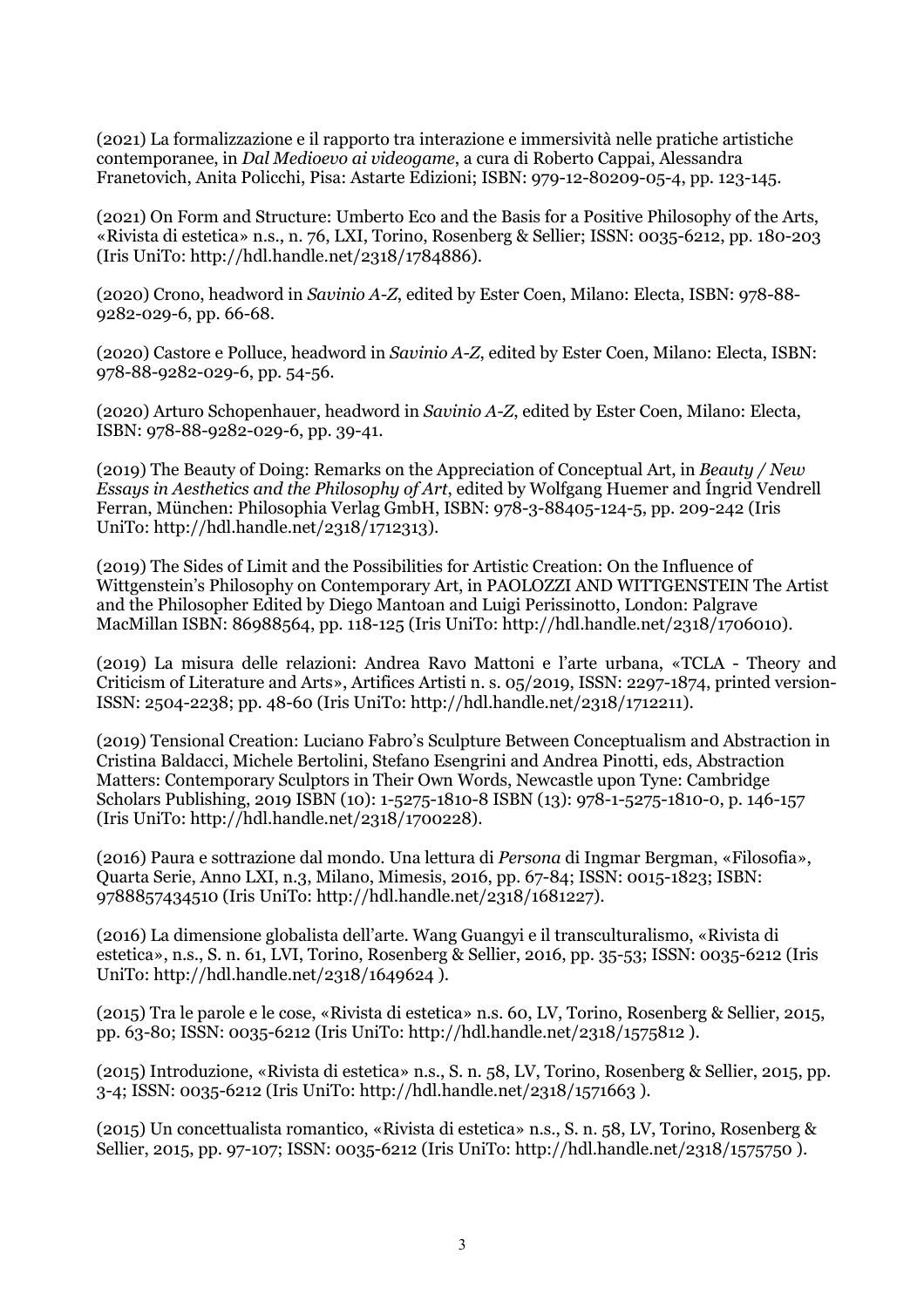(2014) Lo sconfinamento dell'arte nella cultura, postfazione in E. Migliorini, *Conceptual Art*, nuova edizione a c. di D. Dal Sasso, Milano-Udine, Mimesis, 2014, pp. 169-192. ISBN: 9788857522289 (Iris UniTo: http://hdl.handle.net/2318/150297 ).

(2014) Exploring Conceptual Art, «Philosophical Readings», vol. VI, n. 2, pp. 101-114; ISSN: 2036-4989 (Iris UniTo: http://hdl.handle.net/2318/150296 ).

(2014) Mimmo Paladino. Teatro del pensiero, teatro dell'oggetto, «Rivista di estetica», n. s., S. n. 55, LIV, Torino, Rosenberg & Sellier, pp. 69-67; ISSN: 0035-621 (Iris UniTo: http://hdl.handle.net/2318/150765 ).

(2012) Arte: prospettive tra estetica, filosofia e critica (con V. Santarcangelo), «Methode – Analytic Perspectives», Vol. I, n. 1, pp. 87-121; ISSN: 2281-0498 (Iris UniTo: http://hdl.handle.net/2318/150937).

## § **Translations**

(2015) Richard Shusterman, "Somatic Subjectivities and Somatic Subjugation Simone de Beauvoir on Gender and Aging", in Shusterman R. (2008), Body Consciousness. A Philosophy of Mindfulness and Somaesthetics, Cambridge University Press, Cambridge, pp. 77-111; Italian translation in «Rivista di Estetica» n.s., S. n. 58, 2015, LV, pp. 149-182; ISSN: 0035-6212 (Iris UniTo: http://hdl.handle.net/2318/1681710 ).

(2013) Gregory Currie, "On the Enjoyment of Tragedy"; Italian Translation in «Rivista di Estetica» n.s., n. 53, 2013, LIII, pp. 7-24. ISSN: 0035-6212 (Iris UniTo: http://hdl.handle.net/2318/152324 ).

### § **Reviews**

(2018) M. Scotini, Artecrazia Macchine espositive e governo dei pubblici, Rivista di Estetica, n.s., 67, 2018, LVIII, pp. 229-230. ISSN: 0035-6212.

## § **Edited Volumes**

(2022 - forthcoming) Schellekens, E., Dal Sasso, D., eds, *Philosophy, Aesthetics, and Martin Creed*, London: Bloomsbury.

(2021) Dal Sasso, D., Ferraris, M., Volli, U., eds, *Rethinking Philosophy, Semiotics, and the Arts with Umberto Eco*, «Rivista di Estetica» n.s n.76, LXI, Torino: Rosenberg & Sellier; ISSN: 0035- 6212.

(2018) Angelucci D., Dal Sasso, D., eds, *Philosophical Essays on Ugo Nespolo's Art and Cinema*, Newcastle upon Tyne: Cambridge Scholars Publishing, ISBN: 978-1-5275-1597-0.

(2015) Dal Sasso, D., *Nespolo e la filosofia. Avanguardia, cinema, immagini*, «Rivista di Estetica» numero speciale n. 58, LV, Torino: Rosenberg & Sellier; ISSN: 0035-6212.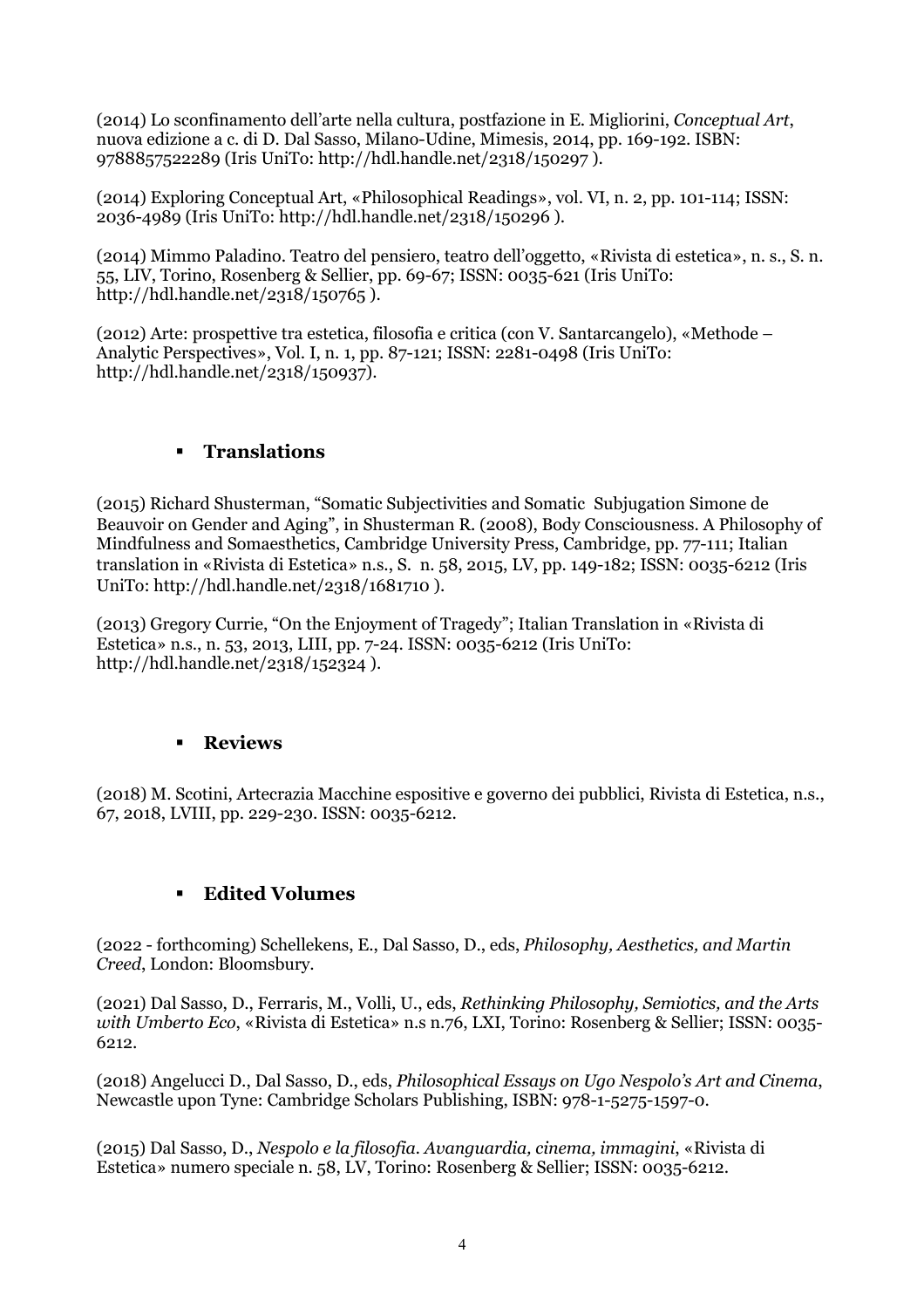(2014) Ermanno Migliorini, *Conceptual Art*, nuova edizione a cura di D. Dal Sasso, Milano-Udine: Mimesis; ISBN: 9788857522289.

# **CONFERENCES, TALKS, WORKSHOPS, SEMINARS**

| Date             | Title                                                                                                                                                                                                                               | Place                                                                                           |
|------------------|-------------------------------------------------------------------------------------------------------------------------------------------------------------------------------------------------------------------------------------|-------------------------------------------------------------------------------------------------|
| 12/04/2022       | Is Real Life Ordinary? On the<br>role of Poetry in the Arts –<br>Workshop 'Does the World<br>Exist?'.                                                                                                                               | Université Paris 1 Panthéon-Sorbonne,<br>Paris, France                                          |
| 24/11/2021       | Il catalogo e l'archivio [The<br>Catalogue and the Archive] -<br>online talk for the Congress<br>Prima dell'archivio: il catalogo<br>tra oggetti e concetti [Before the<br>Archive: the Catalogue between<br>Objects and Concepts]. | ICCD – Istituto Centrale per il Catalogo e la<br>Documentazione, Roma, Italy                    |
| 20/11/2021       | Arte pubblica, note a margine<br>[Public Art, Some Remarks] -<br>talk for the public program of<br>'The Art Chapter – Art Book Fair<br>$2021$ ".                                                                                    | BASE, Milano, Italy                                                                             |
| 28/10/2021       | L'inafferrabilità del tempo e le<br>pratiche artistiche [The<br>Elusiveness of Time and the<br>Artistic Practices] – online<br>conference.                                                                                          | Viafarini - Non-Profit Organization for the<br>Promotion of Artistic Research, Milano,<br>Italy |
| 09/07/2021       | The Relationships of Resonance:<br>A workshop on Limits and<br>Possibilities in Art-Making.                                                                                                                                         | <b>IDA-Institute of Dance Arts, Anton</b><br>Bruckner Privatüniversitat, Linz, Austria          |
| 07/07/2021       | Inesattezze della forma: talk<br>with the artist Fabio Roncato.                                                                                                                                                                     | Auditorium, Gallerie delle Prigioni, Treviso,<br>Italy                                          |
| 07/05-04/06/2021 | Fare arte: Laboratorio di<br>filosofia applicata [Making Art:<br>Workshop of Applied<br>Philosophy] – online workshop<br>(curated and held; with the<br>participation of invited artists).                                          | Università Iuav di Venezia, Venezia, Italy                                                      |
| 19-20/12/2020    | <i>Investigating Dance: A</i><br>Workshop on the Artistic<br>Practice between Tangible and<br><i>Intangible</i> – two days online<br>workshop (curated and held).                                                                   | <b>IDA-Institute of Dance Arts, Anton</b><br>Bruckner Privatüniversitat, Linz, Austria          |
| 11/10/2020       | Tecnologia e transizione – talk<br>for the Public Program of<br>Tell_Us Project.                                                                                                                                                    | Toolbox – Coworking, Torino, Italy                                                              |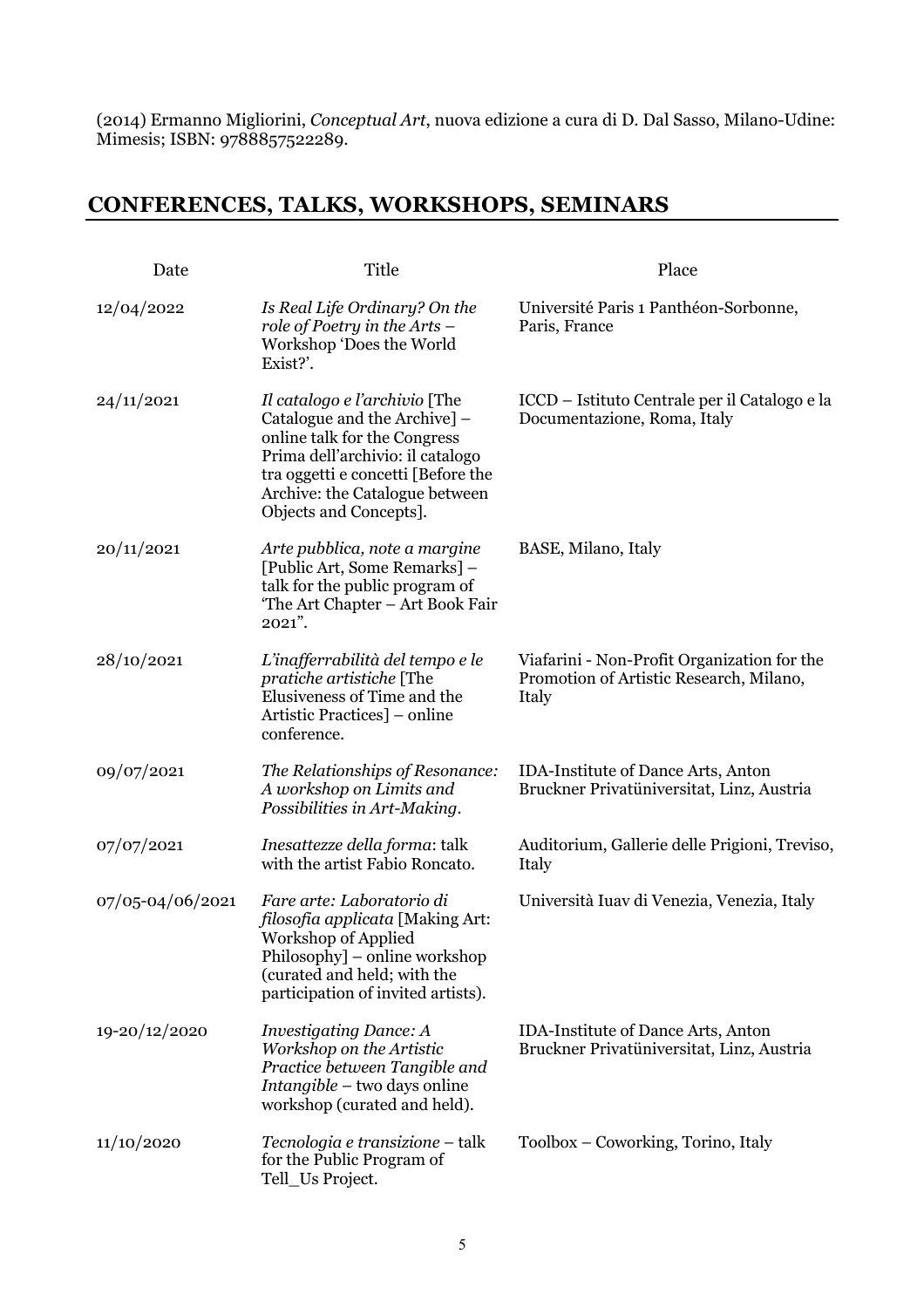| 30/09/2020 | Virtual Art and the Ways of<br><i>Participation</i> – Talk at the<br>conference 'Digital Ethics – The<br>Issue of Images'.                                                                                                                                | Villa Vigoni – Centro italo-tedesco per il<br>dialogo europeo, Como, Italy                |
|------------|-----------------------------------------------------------------------------------------------------------------------------------------------------------------------------------------------------------------------------------------------------------|-------------------------------------------------------------------------------------------|
| 09/06/2020 | Le opere come strutture<br>espressive: su arte e<br>informazione – Online Talk.                                                                                                                                                                           | Università di Torino, Italy                                                               |
| 09/11/2019 | The Revealed Grammars and<br>the Evolution of Contemporary<br>Artistic Practices – Talk at the<br>conference 'The Age of Art<br>Aesthetics and Grammar of<br>Contemporary Artistic<br>Languages'.                                                         | Università di Firenze, Italy                                                              |
| 13/09/2019 | Investigating Conceptualism in<br>Philosophy of $Art$ – Talk at the<br>conference 'Philosophy of Art:<br>New Directions'.                                                                                                                                 | Università di Padova, Italy                                                               |
| 28/05/2019 | Beauty and Contemporary Art -<br>Talk at The Nordic Society for<br>Aesthetics, Annual Conference<br>The Place of Beauty in the<br>Contemporary World' organized<br>by: Aalto University School of<br>Arts, Design and Architecture,<br>Department of Art. | Hanaholmen - Helsinki, Finland                                                            |
| 29/05/2018 | Symbolic Attitudes:<br>Conceptualism and Ontologies<br>of Arts – Talk for the workshop<br>Ontology and the Arts; LabOnt<br>Seminar.                                                                                                                       | Università di Torino, Italy                                                               |
| 23/11/2016 | Wittgenstein, il concettualismo e<br><i>l'arte messa a nudo - Talk at the</i><br>conference 'The Philosopher and<br>the Artist Ludwig Wittgenstein's<br>Philosophy and Eduardo<br>Paolozzi's Ouvre'.                                                      | Cà Foscari Università di Venezia, Italy<br>Fondazione Querini Stampalia, Venice,<br>Italy |
| 28/09/2016 | Ars est recta ratio factibilium,<br>l'arte dopo il concettualismo -<br>LabOnt Seminar.                                                                                                                                                                    | Università di Torino, Italy                                                               |
| 28/05/2016 | Conceptualism, Art and<br>Imagination - Talk at The Nordic<br>Society of Aesthetics Annual<br>Meeting.                                                                                                                                                    | Uppsala University, Sweden                                                                |
| 13/11/2015 | Intermedialità, ibridazioni e<br>regole per la creazione artistica<br>- Talk at the International<br>Conference 'Intermédialité et<br>transmédialité dans le pratiques<br>artistique contemporaines'.                                                     | Università di Genova, Italy                                                               |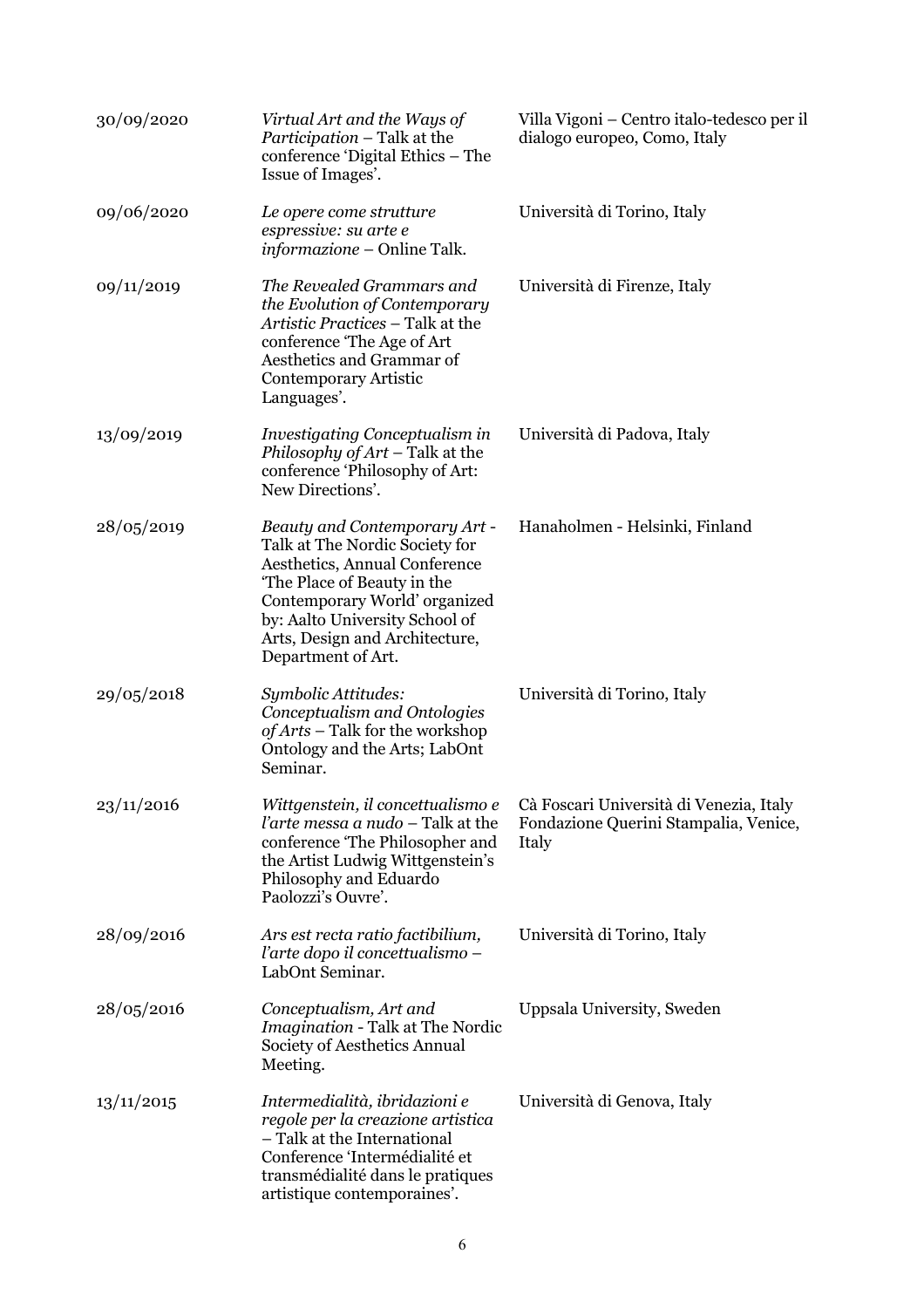| 02/12/2014 | Conceptual Art, the Concept of<br>'Art' and Cluster Theories - Talk<br>at Higher Seminar in Aesthetics.                                                                                    | Uppsala University, Sweden                              |
|------------|--------------------------------------------------------------------------------------------------------------------------------------------------------------------------------------------|---------------------------------------------------------|
| 02/09/2014 | L'Arte Concettuale e la<br>rinegoziazione del concetto di<br>«arte» – Talk at the Convegno<br>Nazionale dei Dottorati di<br>Ricerca in Filosofia.                                          | Fondazione Collegio San Carlo, Modena,<br>Italy         |
| 21/05/2014 | L'arte tra concettualismo e<br>contrattualismo – Seminar for<br>the Conference Madrescenza<br>2014 Dall'arte concettuale<br>all'arte contrattuale Diritto,<br>Filosofia e Mondo dell'arte. | MADRE – Museo Donna Regina, Napoli,<br>Italy            |
| 08/04/2014 | Filosofia dell'Arte Concettuale –<br>Talk.                                                                                                                                                 | Università di Genova, Italy                             |
| 07/04/2014 | La 'forma breve' come<br>conseguenza del paradigma<br>concettualista nell'arte<br>contemporanea - Talk for the<br><b>International Conference 'La</b><br>Forma Breve'.                     | Università di Torino, Italy                             |
| 20/06/2013 | L'arte dopo il concettualismo -<br>Seminar for the Conference<br>'Dialoghi di Estetica III - L'arte<br>tra emozione e azione'.                                                             | Castello di Rivoli Museo d'Arte<br>Contemporanea, Italy |
| 06/03/2013 | <i>Emozione</i> – Seminar for the<br>Conference 'Sei Parole per<br>l'Arte'.                                                                                                                | MADRE - Museo Donna Regina, Napoli,<br>Italy            |
| 17/02/2013 | Senso - Seminar fot the<br>Conference 'Sei Parole per<br>l'Arte'.                                                                                                                          | MADRE - Museo Donna Regina, Napoli,<br>Italy            |
| 16/01/2013 | Oggetto – Seminar for the<br>Conference 'Sei Parole per<br>l'Arte'.                                                                                                                        | MADRE - Museo Donna Regina, Napoli,<br>Italy            |
| 21/06/2012 | Arte – Seminar for the<br>Conference 'Dialoghi di Estetica<br>II: Che cos'è un'opera d'arte?'<br>during Summer School 2012.                                                                | Castello di Rivoli Museo d'Arte<br>Contemporanea, Italy |
| 18/06/2012 | Aisthesis – Seminar for the<br>Conference 'Dialoghi di Estetica<br>II: Che cos'è un'opera d'arte?'<br>during Summer School 2012.                                                           | Castello di Rivoli Museo d'Arte<br>Contemporanea, Italy |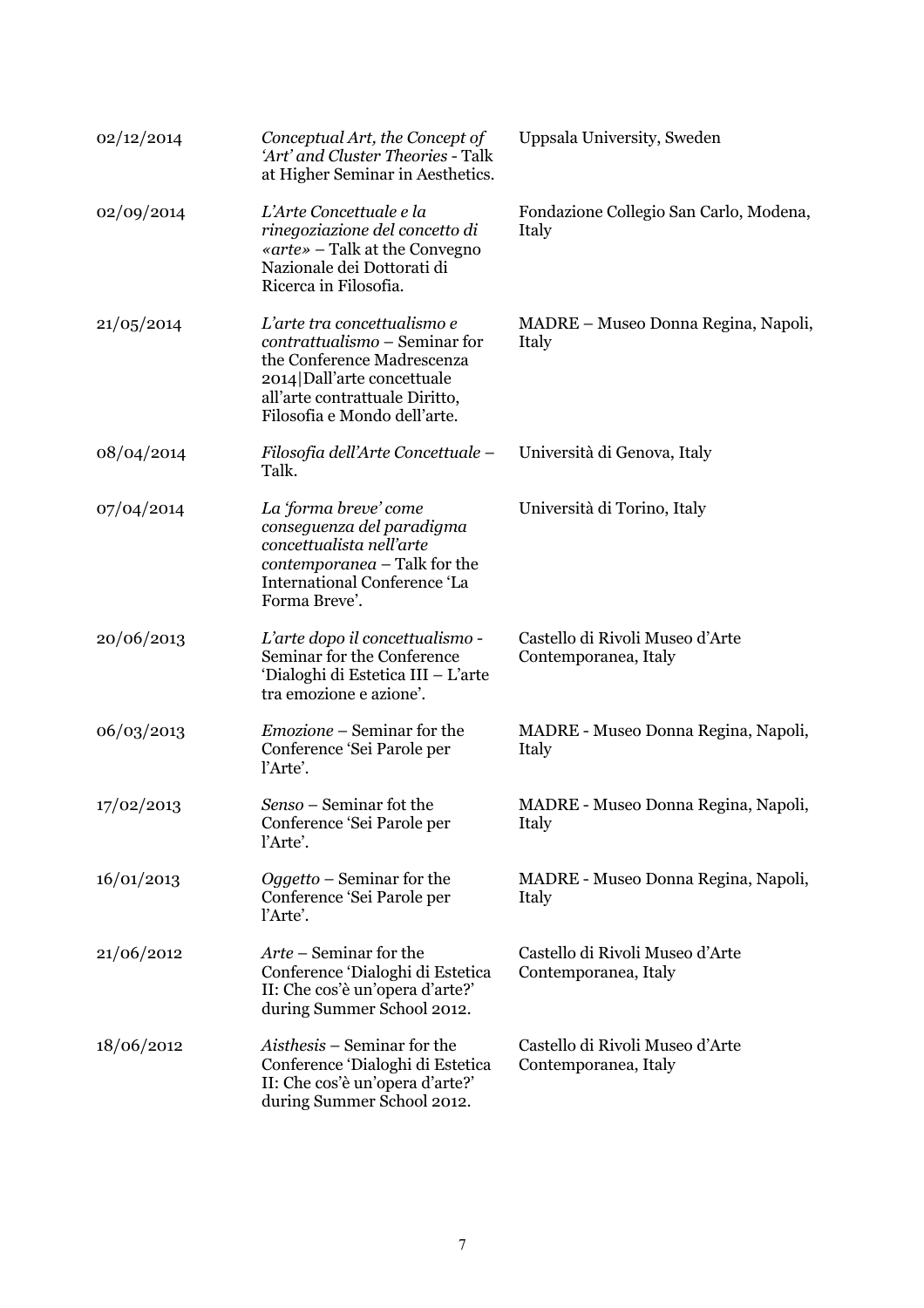## **RESEARCH AND FORMATIVE ACTIVITIES**

2022 (April-May) Curator of the academic cycle of conferences 'Cultura animi' Online conferences involving philosophers and artists, concerning the issues of everyday, ecology, narration, technology, experience, criticism Zoom, University of Turin Language: Italian Dates: 01/04-26/05/2022

2022 (January) Class: La creatività e le pratiche artistiche contemporanee, seconda parte [Creativity and Contemporary Artistic Practices, Part II] Course: Antropologia filosofica Professor: Emilio Corriero Webex, University of Turin Language: Italian Date: 28/01/2022

2022 (January) Class: La creatività e le pratiche artistiche contemporanee, prima parte [Creativity and the Contemporary Artistic Practices, Part I] Course: Antropologia filosofica Professor: Emilio Corriero Webex, University of Turin Language: Italian Date: 27/01/2022

2021 (November)

Scientific coordinator of the three days online congress 'Prima dell'archivio: il catalogo tra oggetti e concetti' [Before the Archive: The Catalogue between Objects and Concepts] Online conferences concerning the relationship between the archive and the catalogue through the investigation of three areas: Ontology, Epistemology, and the Art ICCD - Istituto Centrale per il Catalogo e la Documentazione [Central Institute for the Catalogue and the Documentation; an institute of the Italian Ministry of Culture] Complesso monumentale di San Michele a Ripa Grande, Roma Language: Italian Date: 24-26/11/2021

2021 (May)

Curator of the Public Talks Cycle 'Le invenzioni del fare, tra arte e filosofia' [The Inventions of Making, between Art and Philosophy] Online conferences concerning the topics of art, improvisation, imagination and the presentation of books dedicated to Transgenerationality, Paolozzi and Wittgenstein, Documanità Viafarini - Non-Profit Organization for the Promotion of Artistic Research Fabbrica del Vapore, Milano Language: Italian Date: 11-20/05/2021

2021 (March-May) Teaching Seminar: Introduzione alla filosofia dell'arte [Introduction to Philosophy of Art] Course: Filosofia Teoretica [Theoretical Philosophy] Course Owner: Professor Tiziana Andina Language: Italian

2021 (January-March) Curator of the academic cycle 'ParoleImmagini' [WordsImages] Online conferences concerning the topics of poetry, cinema, and dance Webex, University of Turin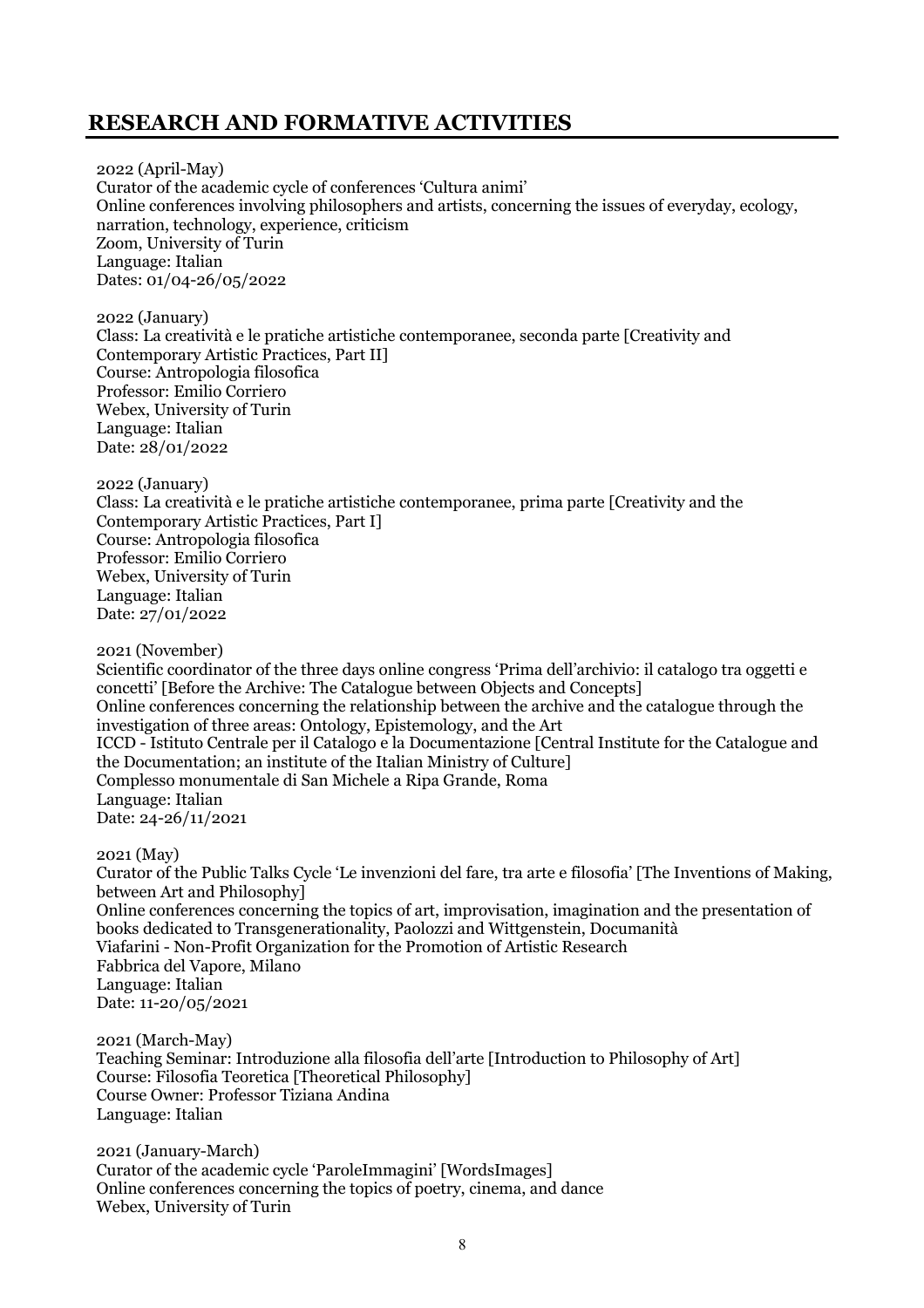Language: English, Italian

2021 (January) Online Classes: The Contemporary Analytic Philosophy of Art: An Overview Course: Western Philosophy of Art Course Owner: Professor Tiziana Andina Webex, Uiversity of Turin Language: English

2020-2021 (December-June) Curator of the Public Talks Cycle 'Le arti tra forme e processi' [The Arts between Forms and Processes] Online conferences concerning the topics of 'New Media Art,' 'Installations,' 'Representation,' 'Participation,' 'Matter,' 'Catalogue' Viafarini - Non-Profit Organization for the Promotion of Artistic Research Fabbrica del Vapore, Milano

2020 (November) Class: Possibilità di interazione nelle arti [Interaction's Possibilities in the Arts] Course: Pittura 3 Teacher: Sara Enrico Webex, Accademia di Belle Arti G. Carrara, Bergamo Language: Italian Date: 10/11/2020

2020 (October) Class: La forma e le pratiche artistiche [The Form and the Artistic Pracitces] Course: Pittura 3 Teacher: Sara Enrico Webex, Accademia di Belle Arti G. Carrara, Bergamo Language: Italian Date: 27/10/2020

2020 (May - June) Curator of the academic cycle 'Intorno all'immaginazione' [Around Imagination] Online conferences concerning the topics of 'practice', 'expression', 'choice', 'fiction' Webex, University of Turin Language: Italian

2020 (March - May) Teaching Seminars: Metodologie in filosofia dell'arte [Methodologies in Philosophy of Art] Course: Filosofia teoretica [Theoretical Philosophy] Course Owner: Professor Tiziana Andina Webex, University of Turin

2019 (March - November) Curator of the cycle of Public Talks 'Dialoghi di Estetica: Intorno all'arte' [Dialogues of Aesthetics: Around Art] Talks concerning the topics of contemporary art and future generations, architecture and the material re-use, poetry and language, dance and performance, irreproducibility and arts Viafarini - Non-Profit Organization for the Promotion of Artistic Research Fabbrica del Vapore, Milano

2018 (December) - 2019 (January) Coordinator of the project 'Combinare combinazioni - Laboratorio di filosofia con e per artiste e artisti' [Combining Combinations – Laboratory of Philosophy with and for artists] Viafarini - Non-Profit Organization for the Promotion of Artistic Research Fabbrica del Vapore, Milano

2018 (April)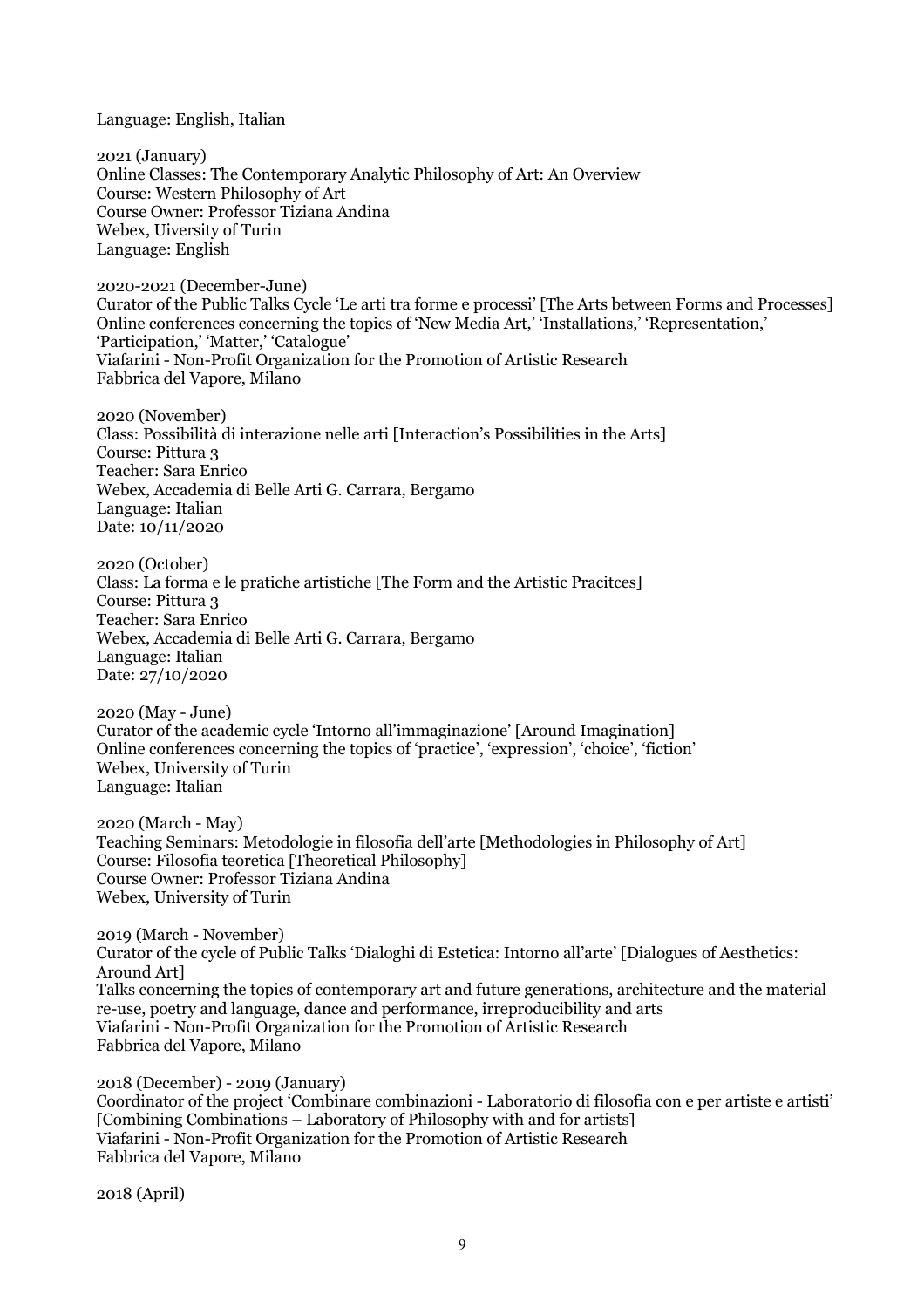Curator of the symposium 'Concettualismo e pratiche artistiche contemporanee' [Conceptualism and Contemporary Artistic Practices] University of Turin

2017 (September) 2018 (May) Scholarship holder for the e-learning project "START@UniTO" at the Department of Philosophy and Science Education, University of Turin Activities: support for the production on Moodle of the online course 'Cos'è la filosofia' [What is Philosophy] Course holders: Prof. Maurizio Ferraris, Prof. Tiziana Andina

2017 (March-April) Classes: Arte e concettualismo [Art and Conceptualism] Biennio in Arti visive e studi curatoriali NABA - Nuova Accademia di Belle Arti, Milano

2017 (March) Class: Esiste una 'tradizione avanguardista'? [Is There an Avantgarde Tradition?] Biennio in Arti visive e studi curatoriali NABA - Nuova Accademia di Belle Arti, Milano

2017 (January-February) Support to the MOOC 'Introduzione alla filosofia' [Introduction to Philosophy] of Prof. Maurizio Ferraris, available online on Federica.eu

2016 (September-October) Assistant teaching for the introductive workshop 'Ontologia dell'arte e dell'architettura' [Ontology of Art and Architecture] Coordinators: Prof. Matteo Robiglio e Prof. Tiziana Andina DAD - Dipartimento di Design e Architettura, Politecnico di Torino Dates: 29/09 - 05/10/2016

2016 (June) Classes: Che cos'è l'arte concettuale? [What is Conceptual Art?] Biennio in Arti visive e studi curatoriali NABA - Nuova Accademia di Belle Arti, Milano Dates: 14-15/06/2016

2014

Visiting PhD. Student at Uppsala University, Sweden Supervisor: Professor Elisabeth Schellekens Dammann (Uppsala University)

2013 (June)

Scientific Coordinator with Prof. Tiziana Andina of 'Dialoghi di Estetica III - L'arte tra emozione e azione' [Dialogues of Aesthetics III: Art between Emotion and Action] Cycle of talks and seminars on art, emotion and action addressed according the theoretical perspectives of Aesthetics, Psychology and Philosophy. Cycle given during Summer School 2013 at Castello di Rivoli Museo d'Arte Contemporanea

2013 (January-May)

Organization of seminar activities for 'Sei Parole per l'Arte' [Six Words for Art]; a collaboration between Labont and MADRE - Museo Donna Regina, Napoli Scientific Direction: Prof. Maurizio Ferraris

2012 (November) Curator with Prof. Tiziana Andina of 'Il doppio valore dell'arte' [The Double Value of Art]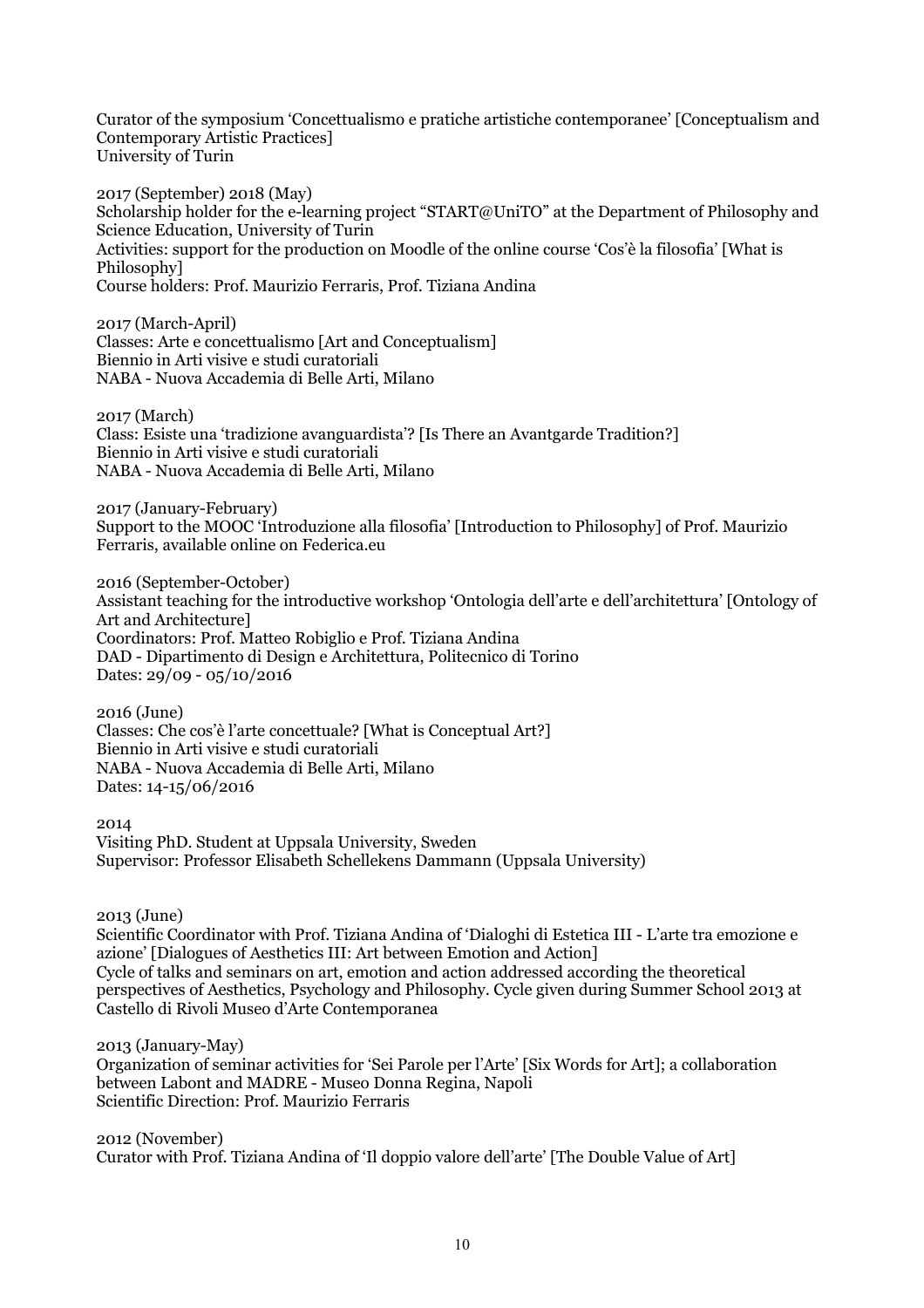Cycle of talks on social and economic values of contemporary art with the participation of philosophers, jurists, theorists and critics of art; a collaboration between Labont and Dipartimento Educazione Castello di Rivoli

Cycle given during Artissima Fiera internazionale d'arte contemporanea, Spazio Zonarte, Oval Lingotto Fiere, Torino

2012 (June) Assistant curator of 'Dialoghi di Estetica II – Che cos'è un'opera d'arte?' [Dialogues of Aesthetics II: What is a Work of Art?] Cycle of seminars and conferences on the relationships among philosophy, arts, critical thought and aesthetics Cycle given during Summer School 2012 at Castello di Rivoli Museo d'Arte Contemporanea

2011 (May) Curator of 'Dialoghi di Estetica' [Dialogues of Aesthetics] Cycle of conferences on the relationships among aesthetics, arts, philosophy and art criticism Circolo dei Lettori, Torino

2008 (October) Selectioned collaborator for 'Workshop con Matthew Barney' [Workshop with Matthew Barney] Accademia Albertina di belle arti di Torino; a workshop organized in collaboration with Fondazione Merz, Torino

2004 (November) Official Member of Critical Jury of Castellinaria Festival del cinema giovane Bellinzona, Swiss, CH

2004 (August) Official Member of Giuria giovani [Young Jury] (feature film section) of Locarno Film Festival Locarno, Swiss, CH

## **CONFERENCES ORGANIZED WITH LABONT**

(2022) International Conference: Working in the Digital Age, University of Turin.

- (2021) International Chair of Philosophy Jacques Derrida Seventh Edition 'Artificial vs. Natural Intelligence: New Perspectives from Metaphysics, Ethics, and Robotics', University of Turin.
- (2019) International Chair of Philosophy Jacques Derrida Sixth Edition 'Thinking Nature. A Philosophy of Nature Today?', University of Turin.
- (2017) International Chair of Philosophy Jacques Derrida Fourth Edition 'Post-Truth, New Realism, Democracy', University of Turin
- (2016) International Chair of Philosophy Jacques Derrida Third Edition 'Schelling. Nature, Myth, Realism', University of Turin.
- (2015) International Chair of Philosophy Jacques Derrida Second Edition, University of Turin.
- (2014) International Chair of Philosophy Jacques Derrida First Edition, University of Turin.
- (2014) Consequences of Realism, International Conference, Maxxi, CNR, Roma Tre University, Rome.
- (2013) Paolo Bozzi Prize in Ontology: New Realism 2013 Paolo Bozzi, Philosopher and Psychologist, University of Turin.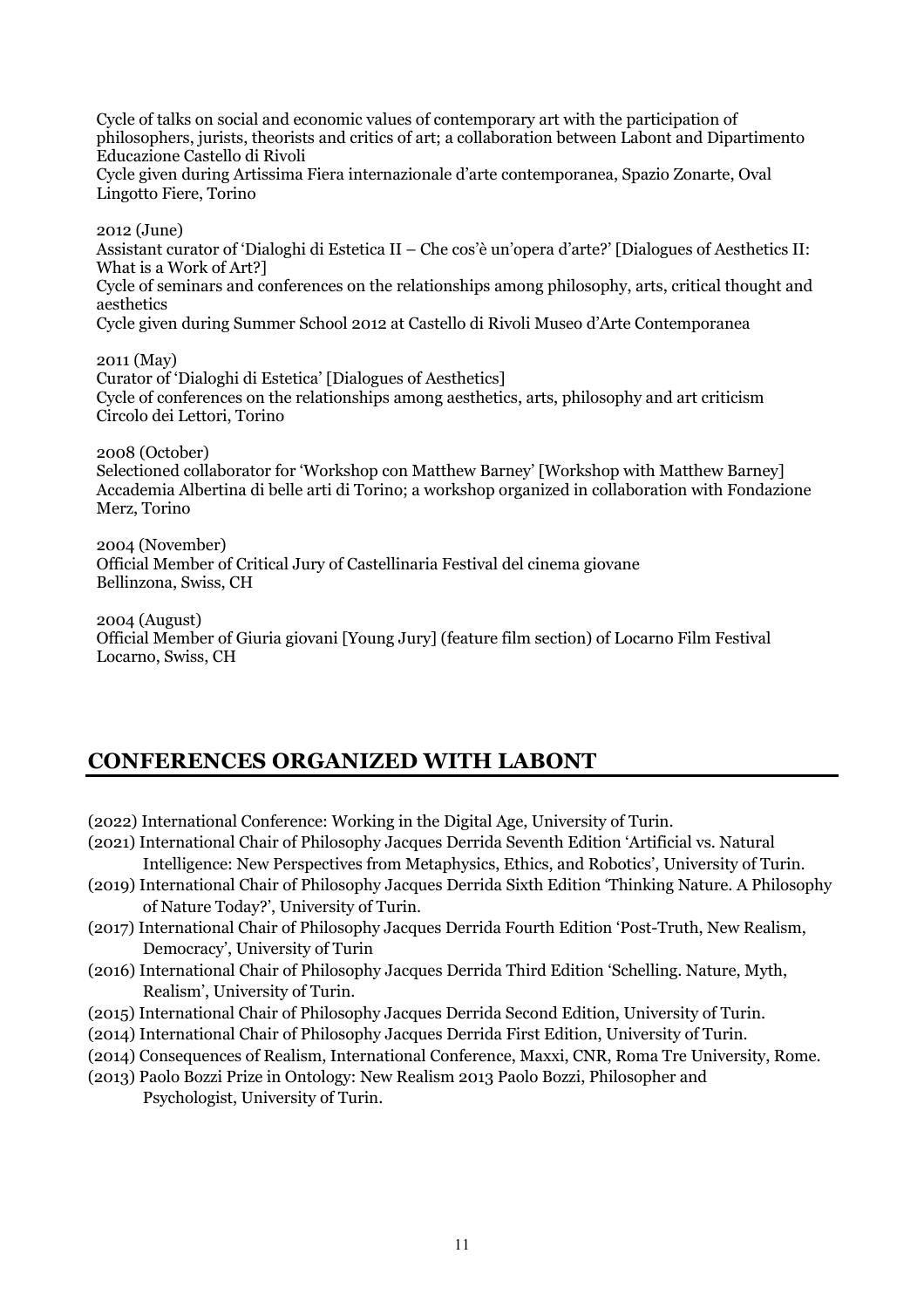## **TEACHING EXPERIENCES**

## § **Teaching Assignment**

#### **Academic Year 2021-2022**

Masterclass: Estetica e filosofia delle arti [Aesthetics and Philosophy of the Arts] Name of the Course: Fondamenti compositivi e strutturali delle pratiche artistiche [Structural and compositional foundations of artistic practices] Place: Conservatorio della Svizzera italiana, Lugano (Swiss) [38 hours, ECTS: 2]

### § **Contract Teaching**

### **Academic Year 2019-2020**

Course: Arte e scienza [Art and Science] Place: Politecnico di Torino [60 hours, 6 CFU]

#### **Academic Year 2018-2019**

Course: Arte e scienza [Art and Science] Place: Politecnico di Torino [60 hours, 6 CFU]

## § **Teaching Assistant**

Course: Filosofia teoretica [Theoretical Philosophy] (academic year 2020-2021) Place: Webex, University of Turin Course Owner: Professor Tiziana Andina

Course: Western Philosophy of Art (academic year 2020-2021) Place: Webex, University of Turin Course Owner: Professor Tiziana Andina

Course: Filosofia teoretica [Theoretical Philosophy] (academic year 2019-2020) Place: University of Turin Course Owner: Professor Tiziana Andina

Course: Applied Philosophy of Art (academic year 2018-2019) Place: University of Turin Course Owner: Professor Lydia Goehr

Course: Philosophy of Art (academic year 2018-2019) Place: University of Turin Course Owner: Professor Tiziana Andina